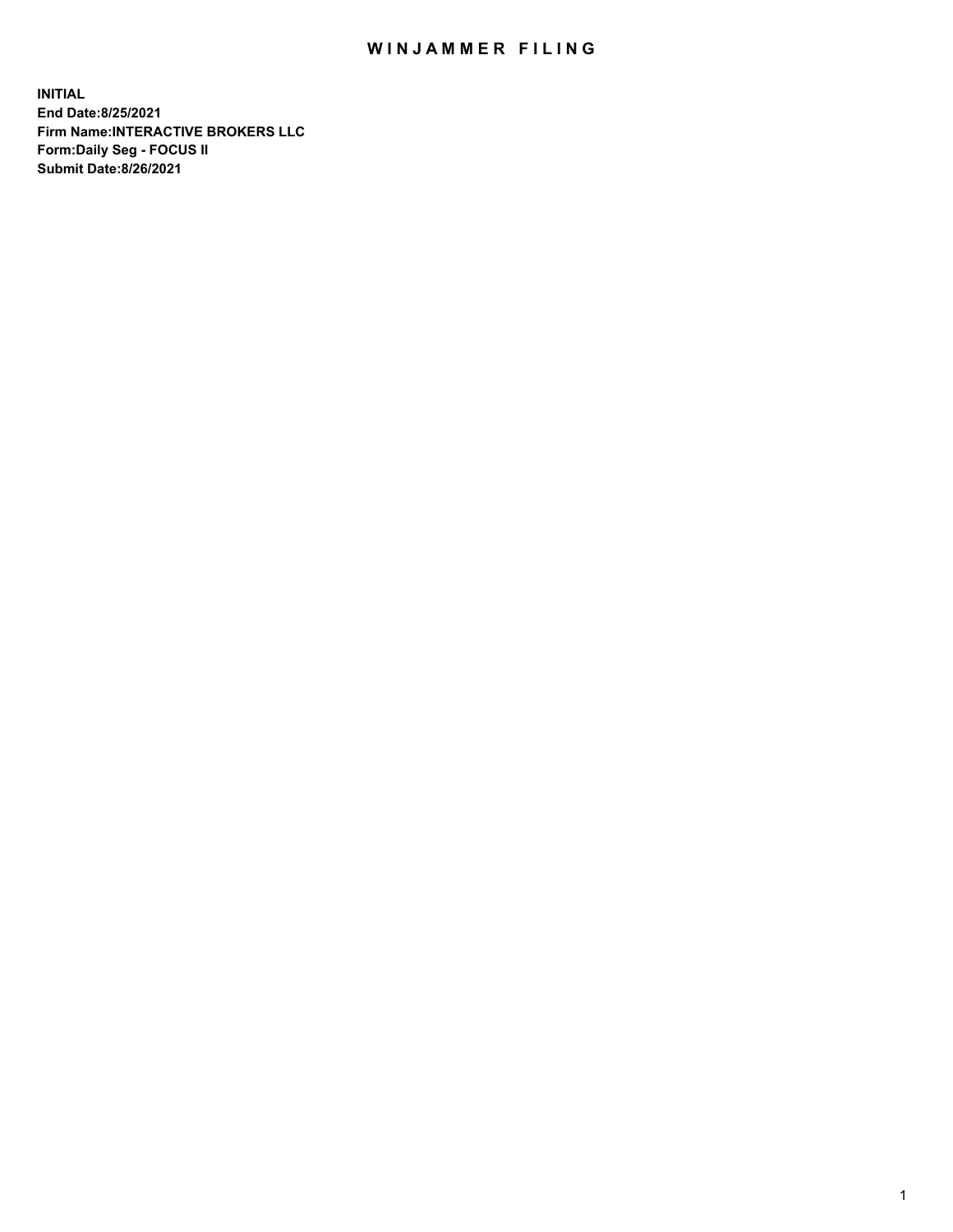**INITIAL End Date:8/25/2021 Firm Name:INTERACTIVE BROKERS LLC Form:Daily Seg - FOCUS II Submit Date:8/26/2021 Daily Segregation - Cover Page**

| Name of Company                                                                                                                                                                                                                                                                                                                | <b>INTERACTIVE BROKERS LLC</b>                                           |  |
|--------------------------------------------------------------------------------------------------------------------------------------------------------------------------------------------------------------------------------------------------------------------------------------------------------------------------------|--------------------------------------------------------------------------|--|
| <b>Contact Name</b>                                                                                                                                                                                                                                                                                                            | James Menicucci                                                          |  |
| <b>Contact Phone Number</b>                                                                                                                                                                                                                                                                                                    | 203-618-8085                                                             |  |
| <b>Contact Email Address</b>                                                                                                                                                                                                                                                                                                   | jmenicucci@interactivebrokers.c<br>om                                    |  |
| FCM's Customer Segregated Funds Residual Interest Target (choose one):<br>a. Minimum dollar amount: ; or<br>b. Minimum percentage of customer segregated funds required:% ; or<br>c. Dollar amount range between: and; or<br>d. Percentage range of customer segregated funds required between: % and %.                       | <u>0</u><br>0<br>155,000,000 245,000,000<br>0 <sub>0</sub>               |  |
| FCM's Customer Secured Amount Funds Residual Interest Target (choose one):<br>a. Minimum dollar amount: ; or<br>b. Minimum percentage of customer secured funds required:% ; or<br>c. Dollar amount range between: and; or<br>d. Percentage range of customer secured funds required between:% and%.                           | <u>0</u><br>$\overline{\mathbf{0}}$<br>80,000,000 120,000,000<br>00      |  |
| FCM's Cleared Swaps Customer Collateral Residual Interest Target (choose one):<br>a. Minimum dollar amount: ; or<br>b. Minimum percentage of cleared swaps customer collateral required:% ; or<br>c. Dollar amount range between: and; or<br>d. Percentage range of cleared swaps customer collateral required between:% and%. | <u>0</u><br>$\underline{\mathbf{0}}$<br>0 <sub>0</sub><br>0 <sub>0</sub> |  |

Attach supporting documents CH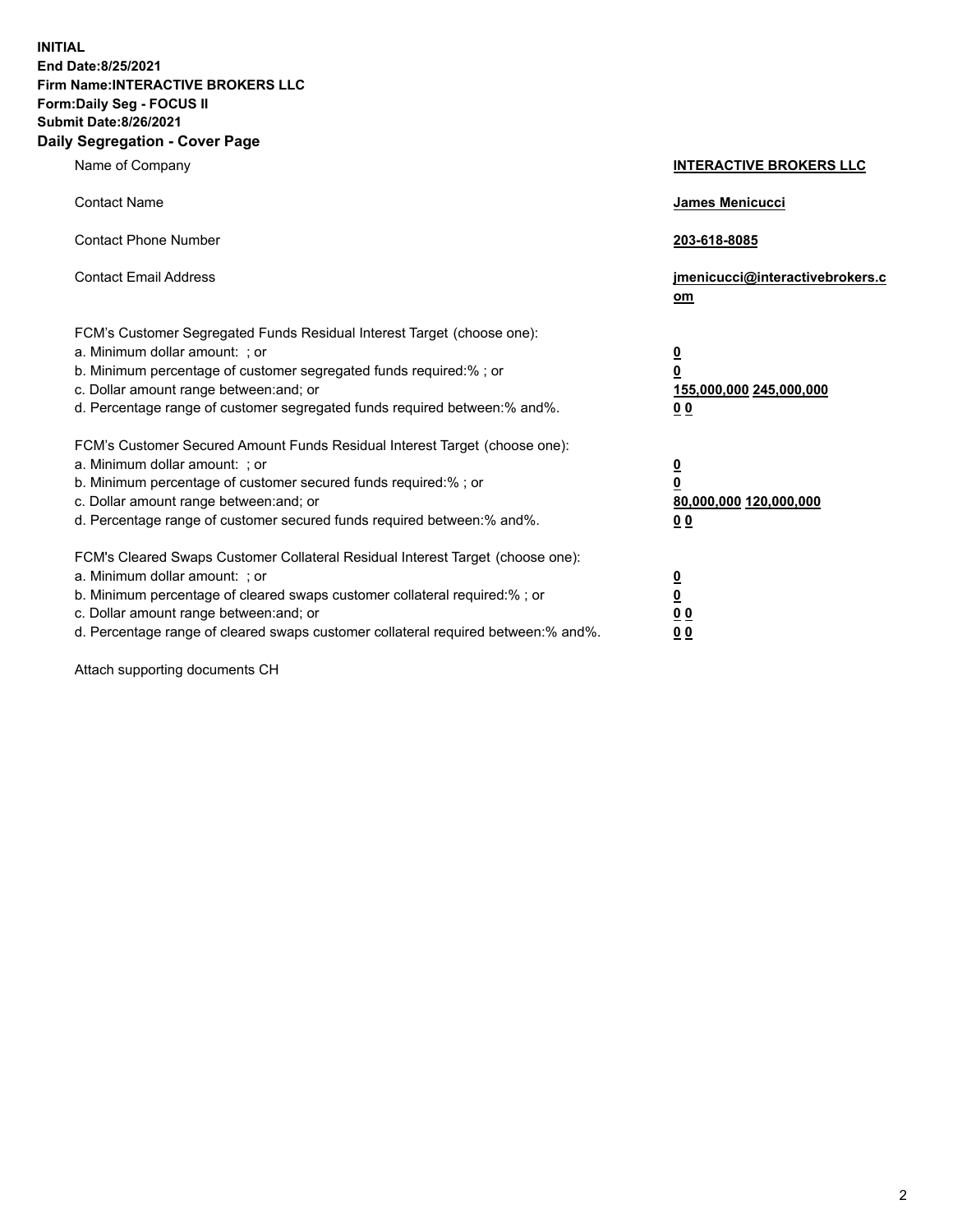**INITIAL End Date:8/25/2021 Firm Name:INTERACTIVE BROKERS LLC Form:Daily Seg - FOCUS II Submit Date:8/26/2021 Daily Segregation - Secured Amounts**

## Foreign Futures and Foreign Options Secured Amounts Amount required to be set aside pursuant to law, rule or regulation of a foreign government or a rule of a self-regulatory organization authorized thereunder **0** [7305] 1. Net ledger balance - Foreign Futures and Foreign Option Trading - All Customers A. Cash **494,129,362** [7315] B. Securities (at market) **0** [7317] 2. Net unrealized profit (loss) in open futures contracts traded on a foreign board of trade **4,400,290** [7325] 3. Exchange traded options a. Market value of open option contracts purchased on a foreign board of trade **134,222** [7335] b. Market value of open contracts granted (sold) on a foreign board of trade **-10,620** [7337] 4. Net equity (deficit) (add lines 1. 2. and 3.) **498,653,254** [7345] 5. Account liquidating to a deficit and account with a debit balances - gross amount **4,227** [7351] Less: amount offset by customer owned securities **0** [7352] **4,227** [7354] 6. Amount required to be set aside as the secured amount - Net Liquidating Equity Method (add lines 4 and 5) **498,657,481** [7355] 7. Greater of amount required to be set aside pursuant to foreign jurisdiction (above) or line 6. **498,657,481** [7360] FUNDS DEPOSITED IN SEPARATE REGULATION 30.7 ACCOUNTS 1. Cash in banks A. Banks located in the United States **45,182,196** [7500] B. Other banks qualified under Regulation 30.7 **0** [7520] **45,182,196** [7530] 2. Securities A. In safekeeping with banks located in the United States **349,980,000** [7540] B. In safekeeping with other banks qualified under Regulation 30.7 **0** [7560] **349,980,000** [7570] 3. Equities with registered futures commission merchants A. Cash **0** [7580] B. Securities **0** [7590] C. Unrealized gain (loss) on open futures contracts **0** [7600] D. Value of long option contracts **0** [7610] E. Value of short option contracts **0** [7615] **0** [7620] 4. Amounts held by clearing organizations of foreign boards of trade A. Cash **0** [7640] B. Securities **0** [7650] C. Amount due to (from) clearing organization - daily variation **0** [7660] D. Value of long option contracts **0** [7670] E. Value of short option contracts **0** [7675] **0** [7680] 5. Amounts held by members of foreign boards of trade A. Cash **218,864,418** [7700] B. Securities **0** [7710] C. Unrealized gain (loss) on open futures contracts **6,622,505** [7720] D. Value of long option contracts **134,222** [7730] E. Value of short option contracts **-10,620** [7735] **225,610,525** [7740] 6. Amounts with other depositories designated by a foreign board of trade **0** [7760] 7. Segregated funds on hand **0** [7765] 8. Total funds in separate section 30.7 accounts **620,772,721** [7770] 9. Excess (deficiency) Set Aside for Secured Amount (subtract line 7 Secured Statement Page 1 from Line 8) **122,115,240** [7380] 10. Management Target Amount for Excess funds in separate section 30.7 accounts **80,000,000** [7780] 11. Excess (deficiency) funds in separate 30.7 accounts over (under) Management Target **42,115,240** [7785]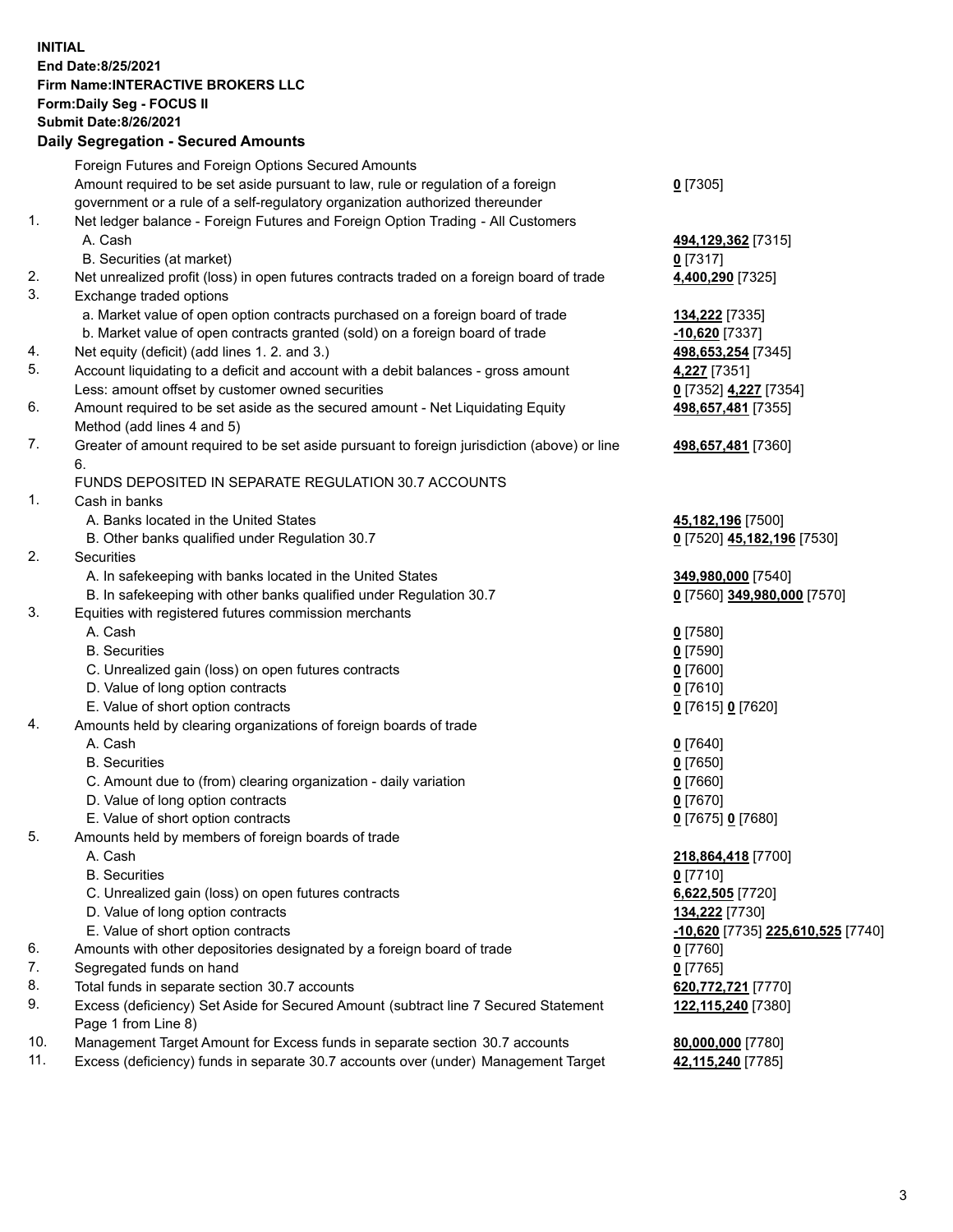**INITIAL End Date:8/25/2021 Firm Name:INTERACTIVE BROKERS LLC Form:Daily Seg - FOCUS II Submit Date:8/26/2021 Daily Segregation - Segregation Statement** SEGREGATION REQUIREMENTS(Section 4d(2) of the CEAct) 1. Net ledger balance A. Cash **6,894,630,479** [7010] B. Securities (at market) **0** [7020] 2. Net unrealized profit (loss) in open futures contracts traded on a contract market **52,705,516** [7030] 3. Exchange traded options A. Add market value of open option contracts purchased on a contract market **291,204,042** [7032] B. Deduct market value of open option contracts granted (sold) on a contract market **-250,377,146** [7033] 4. Net equity (deficit) (add lines 1, 2 and 3) **6,988,162,891** [7040] 5. Accounts liquidating to a deficit and accounts with debit balances - gross amount **1,224,695** [7045] Less: amount offset by customer securities **0** [7047] **1,224,695** [7050] 6. Amount required to be segregated (add lines 4 and 5) **6,989,387,586** [7060] FUNDS IN SEGREGATED ACCOUNTS 7. Deposited in segregated funds bank accounts A. Cash **1,584,085,979** [7070] B. Securities representing investments of customers' funds (at market) **3,143,325,315** [7080] C. Securities held for particular customers or option customers in lieu of cash (at market) **0** [7090] 8. Margins on deposit with derivatives clearing organizations of contract markets A. Cash **1,993,879,591** [7100] B. Securities representing investments of customers' funds (at market) **427,715,905** [7110] C. Securities held for particular customers or option customers in lieu of cash (at market) **0** [7120] 9. Net settlement from (to) derivatives clearing organizations of contract markets **4,557,591** [7130] 10. Exchange traded options A. Value of open long option contracts **290,405,879** [7132] B. Value of open short option contracts **-250,358,099** [7133] 11. Net equities with other FCMs A. Net liquidating equity **0** [7140] B. Securities representing investments of customers' funds (at market) **0** [7160] C. Securities held for particular customers or option customers in lieu of cash (at market) **0** [7170] 12. Segregated funds on hand **0** [7150] 13. Total amount in segregation (add lines 7 through 12) **7,193,612,161** [7180] 14. Excess (deficiency) funds in segregation (subtract line 6 from line 13) **204,224,575** [7190] 15. Management Target Amount for Excess funds in segregation **155,000,000** [7194]

16. Excess (deficiency) funds in segregation over (under) Management Target Amount Excess

**49,224,575** [7198]